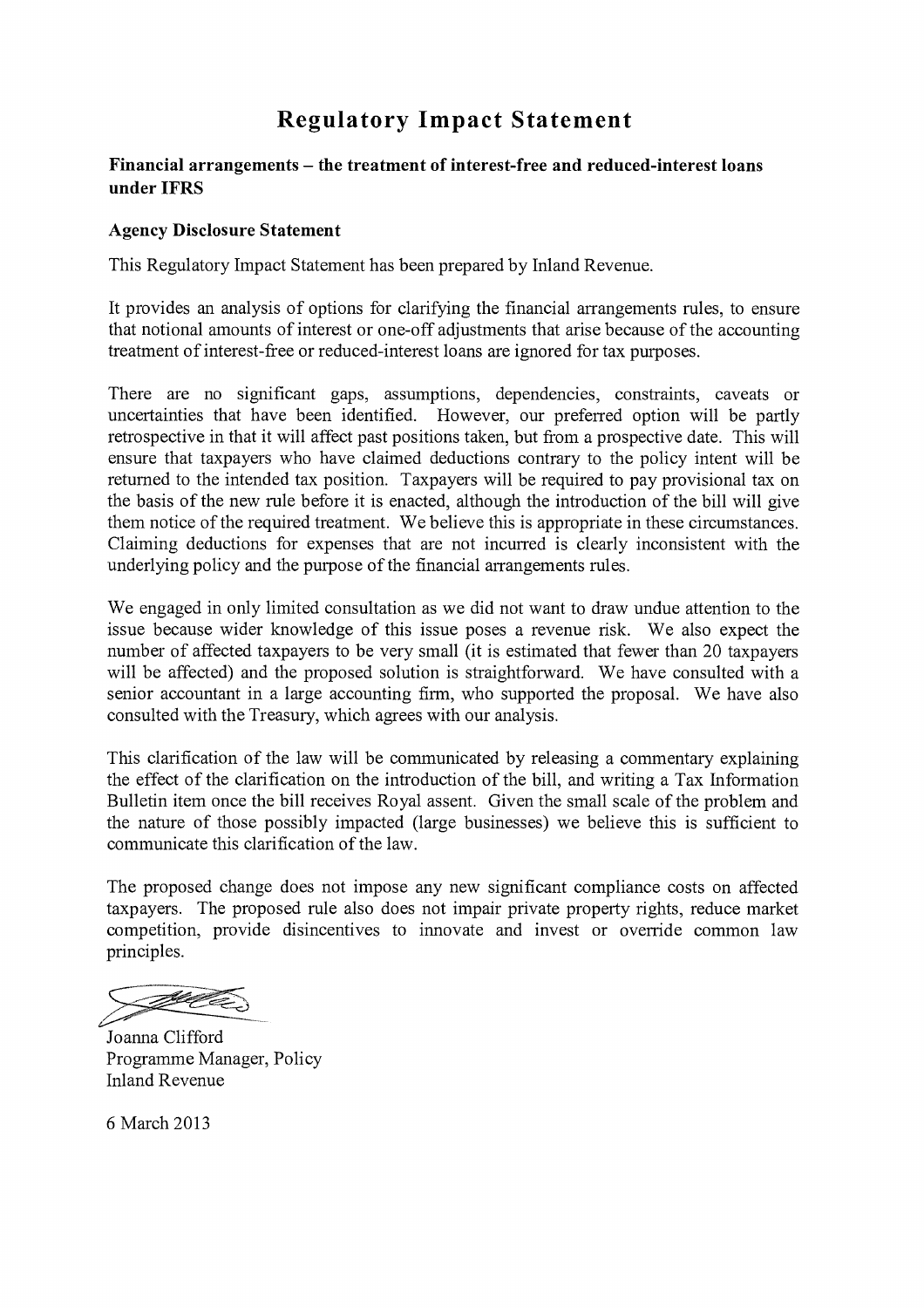## STATUS QUO AND PROBLEM DEFINITION

1. Interest-free loans are financial arrangements and are thus taxed under the financial arrangements rules. Broadly speaking, the financial arrangements rules require expected income and expenditure to be spread over the life of the financial arrangement using a "spreading method".

2. At present, there is uncertainty as to the correct tax treatment of interest-free (and reduced-interest) loans for taxpayers that comply with the International Financial Reporting Standards (IFRS) accounting rules. No actual interest payments will be made under an interest-free loan. Accordingly, there should be no income or deductions to spread for tax purposes.

3. This is not necessarily the tax treatment that such loans receive. For accounting, IFRS requires that the value of an interest-free or reduced-interest loan be reduced on initial recognition, so the loan is effectively split into two components:

- (a) a full-interest loan for a lesser amount; and
- (b) a contribution of equity in the case of a related-party loan, or a one-off adjustment in the firm's profit and loss account in the case of unrelated lending.

4. This IFRS accounting treatment therefore gives rise to notional payments in a company's accounts. For example, a company that has an interest-free loan will make book entries for interest payments as if it were a full-interest loan, even though it will make no actual interest payments.

5. Some taxpayers have argued that the current drafting of tax legislation allows these notional payments to have a tax effect (i.e. that they are deductible/ taxable).<sup>1</sup> This is because the legislation containing the detailed rules that provide for what is taxable and what is deductible is capable of being read as allowing for deductions in the situation described above. The counter-argument is that Parliament would not have intended for these notional payments to have a tax effect (i.e. that they should not be deductible/taxable) and the rules should be read consistently with that intention so as to deny deductions where there is an interest-free loan. It is unclear which interpretation would be accepted by the Courts. Therefore, it is appropriate that the legislation be amended to make it clear that deductions are not allowed in this situation.

6. We are not aware of many taxpayers who are arguing that these notional amounts should have a tax effect. The size of the problem is small (it is estimated that fewer than 20 taxpayers will be affected). Nevertheless, we consider it important for the law to be clarified because not only is this inconsistent with the policy intent, the potential ability for taxpayers to claim tax deductions on notional payments carries a fiscal risk.

7. It should be noted that if the argument above (that the notional book entries can have a tax effect) is accepted, the result for a taxpayer can either be an increase or decrease in tax liability; its effect depends on how a taxpayer has structured the loan and whether they are a borrower or lender.

### **OBJECTIVES**

8. The objectives are to:

 $<sup>1</sup>$  These anomalies would eventually be cancelled out when the loan is repaid, but in the interim there could be important</sup> timing effects.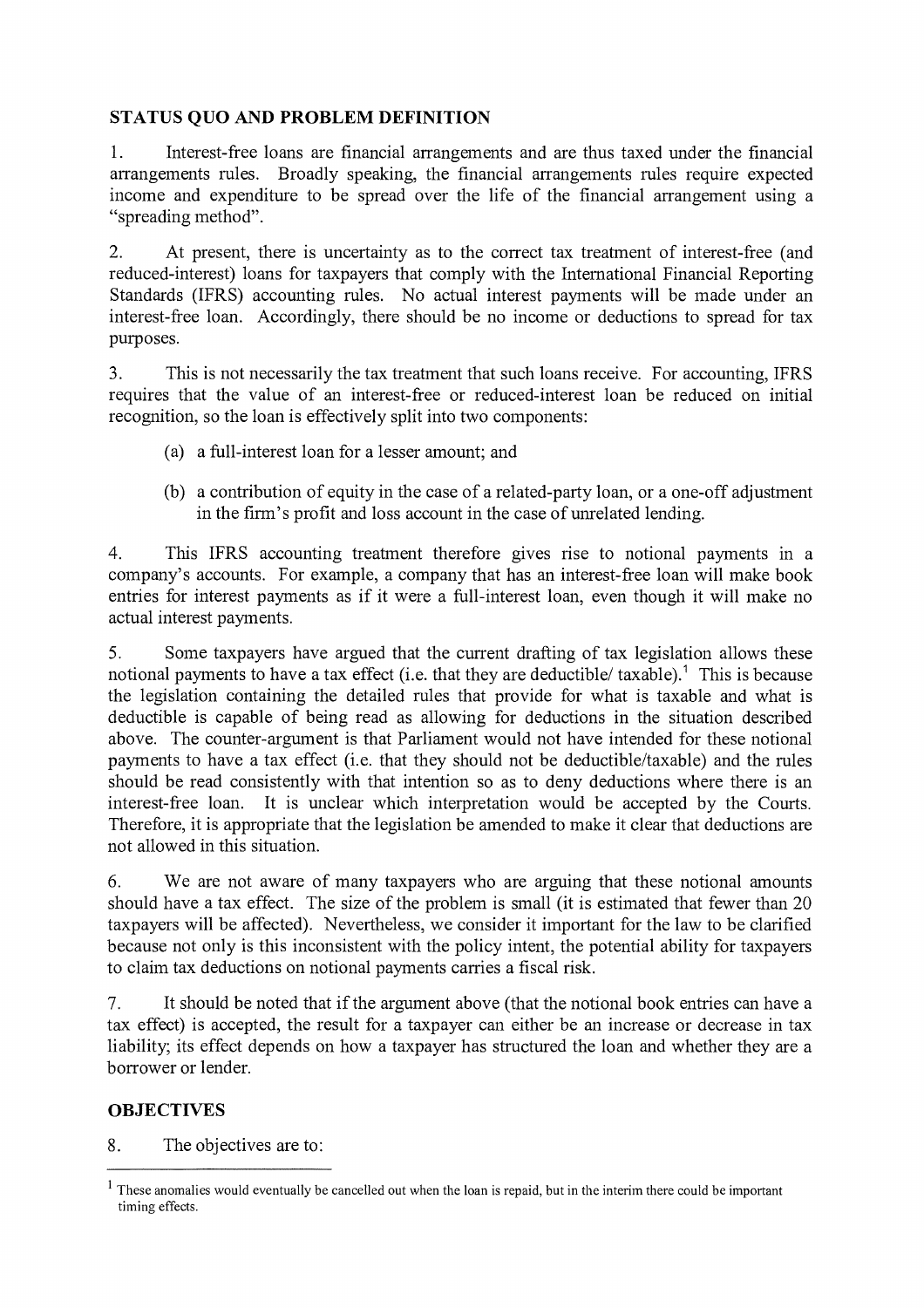- (a) Ensure that one-off adjustments to the value of a loan on initial recognition and notional amounts of interest are ignored for tax purposes, consistent with the policy intent; and
- (b) Protect the integrity of the tax base by ensuring the fiscal risk associated with the status quo is removed.

## **REGULATORY IMPACT ANALYSIS**

#### **Option one: retain the status quo**

9. Under option 1 the ambiguity in the legislation relating to interest-free and reduced interest loans would not be removed. This would mean that taxpayers could continue to argue that tax deductions were available for notional amounts recognised in the IFRS accounts.

### **Option two: amend the legislation to remove the ambiguity**

10. Under option two the ambiguity in the legislation relating to interest-free and reduced-interest loans would be removed by ensuring that one-off adjustments to the value of a loan on initial recognition and notional amounts of interest are ignored for tax purposes, consistent with the policy intent.

| <b>Options</b>                                                                                                                   | <b>Meets</b><br>objective?                                                                                                                                                                                                | <b>Comment</b>                                                                                                                                                                                                                                                                       | Fiscal<br>economic                                                                                                                                                                                                                                                                                                                | Social<br>environmental |
|----------------------------------------------------------------------------------------------------------------------------------|---------------------------------------------------------------------------------------------------------------------------------------------------------------------------------------------------------------------------|--------------------------------------------------------------------------------------------------------------------------------------------------------------------------------------------------------------------------------------------------------------------------------------|-----------------------------------------------------------------------------------------------------------------------------------------------------------------------------------------------------------------------------------------------------------------------------------------------------------------------------------|-------------------------|
| <b>Option 1:</b><br>status quo<br>No change to<br>legislation<br>relating to<br>interest-free<br>and reduced-<br>interest loans. | No. This<br>option does not<br>meet the<br>objective as<br>there would<br>still be an<br>argument that<br>taxpayers<br>could claim tax<br>deductions for<br>notional<br>amounts<br>recognised in<br>the IFRS<br>accounts. | Not viable. As<br>a matter of<br>policy,<br>taxpayers<br>should not be<br>able to claim<br>deductions for<br>expenses not<br>actually<br>incurred (or be<br>taxed on<br>income that is<br>not actually<br>derived).<br>Not addressing<br>the ambiguity<br>results in<br>uncertainty. | Potential fiscal<br>risk as there is<br>an argument<br>that taxpayers<br>can claim tax<br>deduction even<br>though no<br>economic<br>expense has<br>been incurred.<br>While the tax<br>deduction<br>would<br>eventually be<br>clawed back, it<br>would still<br>result in a time<br>value of money<br>advantage for<br>taxpayers. | No impact               |
| Option 2-                                                                                                                        | Yes. It would                                                                                                                                                                                                             | As a matter                                                                                                                                                                                                                                                                          | Removing the                                                                                                                                                                                                                                                                                                                      |                         |
| remove the                                                                                                                       | ensure that                                                                                                                                                                                                               | of policy,                                                                                                                                                                                                                                                                           | ambiguity                                                                                                                                                                                                                                                                                                                         | No impact.              |
| ambiguity                                                                                                                        | there were no                                                                                                                                                                                                             | taxpayers                                                                                                                                                                                                                                                                            | removes the                                                                                                                                                                                                                                                                                                                       |                         |
|                                                                                                                                  | tax deductions                                                                                                                                                                                                            | should not be                                                                                                                                                                                                                                                                        | fiscal risk.                                                                                                                                                                                                                                                                                                                      |                         |

11. Options one and two are analysed in the table below: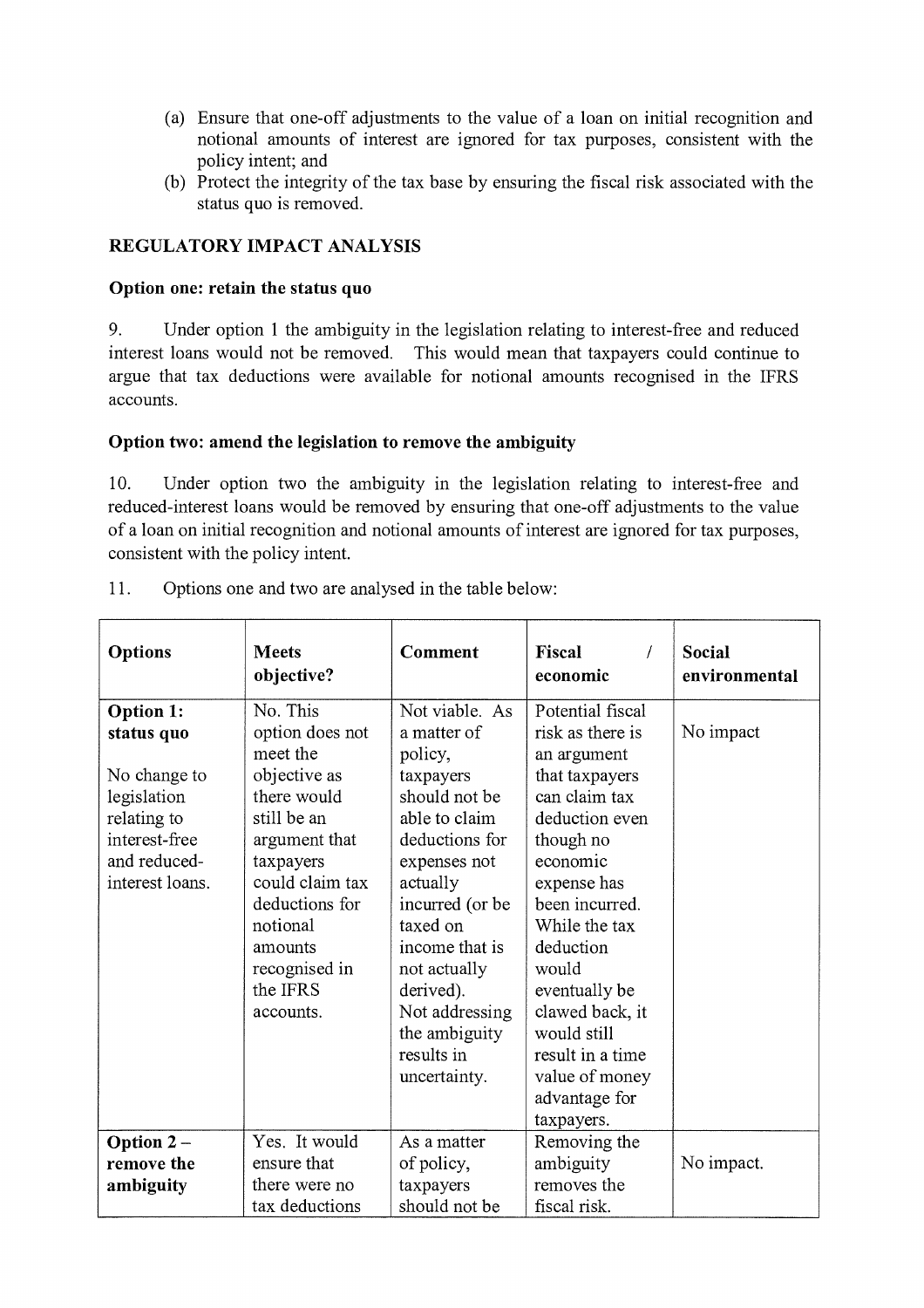| The ambiguity   | or taxable     | able to claim   | Removing the    |  |
|-----------------|----------------|-----------------|-----------------|--|
| in the          | income for     | deductions      | ambiguity may   |  |
| legislation     | amounts unless | for amounts     | result in minor |  |
| relating to     | they were      | not actually    | adverse         |  |
| interest-free   | economically   | incurred (or    | provisional tax |  |
| and reduced-    | incurred or    | taxed on        | implications    |  |
| interest loans  | derived.       | income that is  | for some        |  |
| would be        |                | not actually    | taxpayers.      |  |
| removed by      |                | derived).       |                 |  |
| ensuring that   |                | Amending        |                 |  |
| one-off         |                | the legislation |                 |  |
| adjustments to  |                | to remove the   |                 |  |
| the value of a  |                | ambiguity       |                 |  |
| loan on initial |                | would           |                 |  |
| recognition,    |                | remove          |                 |  |
| and notional    |                | taxpayers'      |                 |  |
| amounts of      |                | ability to      |                 |  |
| interest are    |                | argue this      |                 |  |
| ignored for tax |                | position.       |                 |  |
| purposes,       |                | Amending        |                 |  |
| consistent with |                | the legislation |                 |  |
| the policy      |                | to remove the   |                 |  |
| intent.         |                | ambiguity       |                 |  |
|                 |                | would           |                 |  |
|                 |                | increase        |                 |  |
|                 |                | certainty.      |                 |  |

### **Conclusion on the options**

12. The recommended approach is to amend the legislation in relation to interest-free or reduced-interest loans to ensure that one-off adjustments to the value of a loan on initial recognition are ignored for tax purposes. This will ensure that taxpayers cannot claim tax deductions for amounts not incurred (or are not taxed on income that is not actually derived). Amending the legislation to remove the ambiguity would remove taxpayers' ability to argue this position. The other option — retaining the status quo — is not recommended as it would preserve taxpayers' ability to argue that tax deductions are available for amounts not economically incurred. This would result in a potential fiscal risk and would not remove the current uncertainty.

# **Date of application**

- 13. In terms of application dates, the two options we considered were:
	- (a) Applying the amendments from the beginning of the income year that the bill containing the amendment is introduced (the 2013-14 income year), and
	- (b) Applying the amendments from the beginning of the income year following the enactment of that bill (the 2014-15 year).

14. We prefer option (a). Option (a) will potentially have a back-dated effect: taxpayers will be required to pay provisional tax on the basis of the new rule before it is enacted, although the introduction of the bill will give them notice of the required treatment. Claiming deductions for expenses that are not incurred is clearly inconsistent with the underlying policy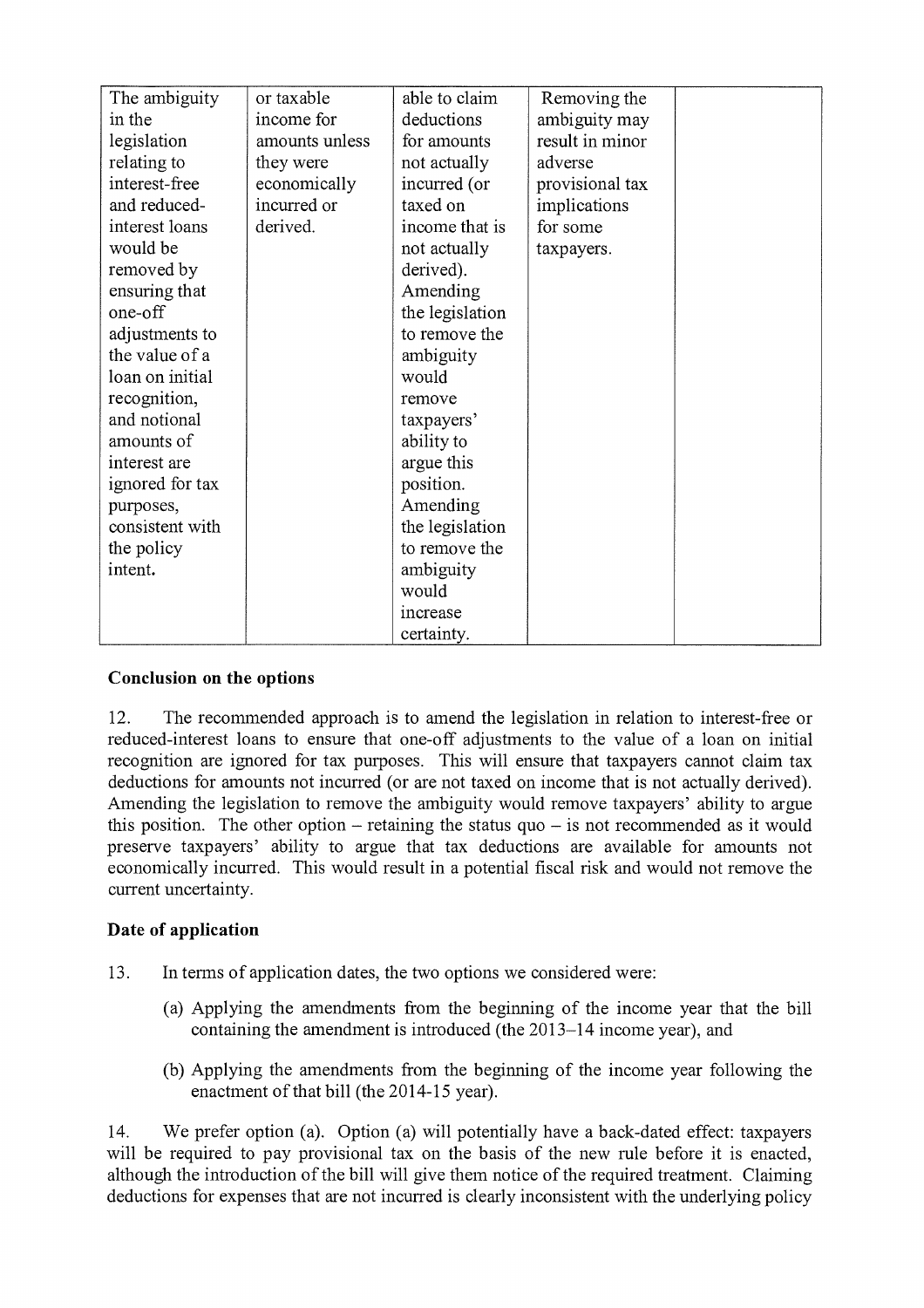and the purpose of the financial arrangements rules. It is worth noting that only large taxpayers will be affected, who we expect will be well advised and aware that claiming these notional deductions is inconsistent with the purpose of the rules. Option (a) reduces the potential fiscal risks associated with the status quo as early as possible.

15. The later application date, Option (b), carries the risk of making more taxpayers aware of the potential tax advantage of the current situation, increasing the fiscal risk.

16. No social or environmental impacts have been identified for either option.

## *Existing arrangements*

17. In terms of existing arrangements (for example, interest-free loans that were entered into in prior years), we considered:

- (a) clawing back any notional deductions previously claimed (and, for those paying tax on notional interest amounts, providing refunds), with the clawed-back amounts being payable (or returned) in the 2014/15 income year; and
- (b) not clawing back previously claimed/paid amounts until the loan is repaid.<sup>2</sup>

18. We prefer option (c). Again, this is on the basis that it is inappropriate to claim deductions for expenses that are not incurred. Option (c) returns the taxpayer to the correct position as soon as possible. Option (d) defers (but does not prevent) the adjustment until future income years, which would provide the taxpayer with an ongoing time value of money advantage (or disadvantage in the case of interest income). We therefore consider it appropriate for deductions already claimed to be clawed back; the alternative would be allowing taxpayers to keep an improper advantage and would exacerbate the fiscal impact of the current situation.

19. Option (c) is beneficial for any taxpayers that have had to pay tax on notional amounts arising from the accounting treatment of interest-free or reduced-interest loans.

20. Option (d) will have a slightly negative fiscal impact, but due to the small scale of the problem at present this will not be significant or measurable.

21. No social or environmental impacts have been identified for either option.

# **CONSULTATION**

22. We have engaged in limited consultation with a senior accountant in a large accounting firm. He supported our preferred approach as outlined above. He supported a 1 April 2013 application date for the clarification (effectively the same as the application date we propose) and the clawback being performed in the 2013/14 income year. We prefer a later date for the clawback, as it will ensure the relevant bill will have received Royal assent before taxpayers are required to pay back tax on any notional amounts previously claimed.

23. We engaged in only limited consultation as we did not want to draw undue attention to this issue because wider knowledge of this issue poses a revenue risk. As with a prospective application date, drawing attention to the issue would allow taxpayers time to create arrangements that take advantage of the current situation. In addition, based on the small size of the problem and straight-forward nature of our proposed solution we did not consider wider consultation to be necessary.

 $2$  As described above, previously claimed/paid amounts will eventually be clawed back in any event when the loan is repaid (or a base price adjustment is triggered for another reason).